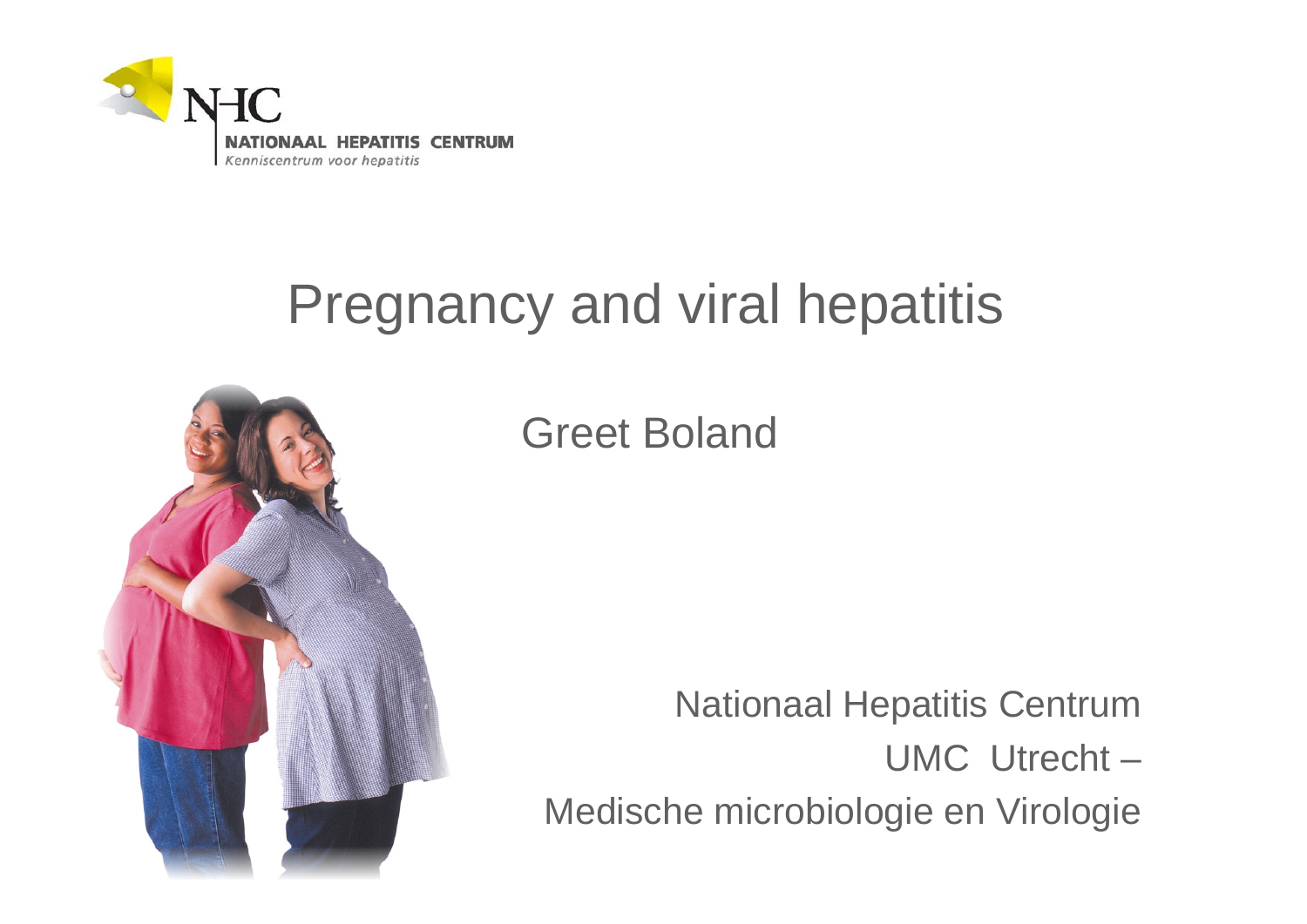

#### Introduction

- **Hepatitis B screening is routinely performed in** pregnancy
- **Children from HBsAg-positive mothers receive HBIg** (300 IU) and are vaccinated (2,3,4,11 months)
- What happens with the mothers?

Project, financially supported bij Fonds Nuts-Ohra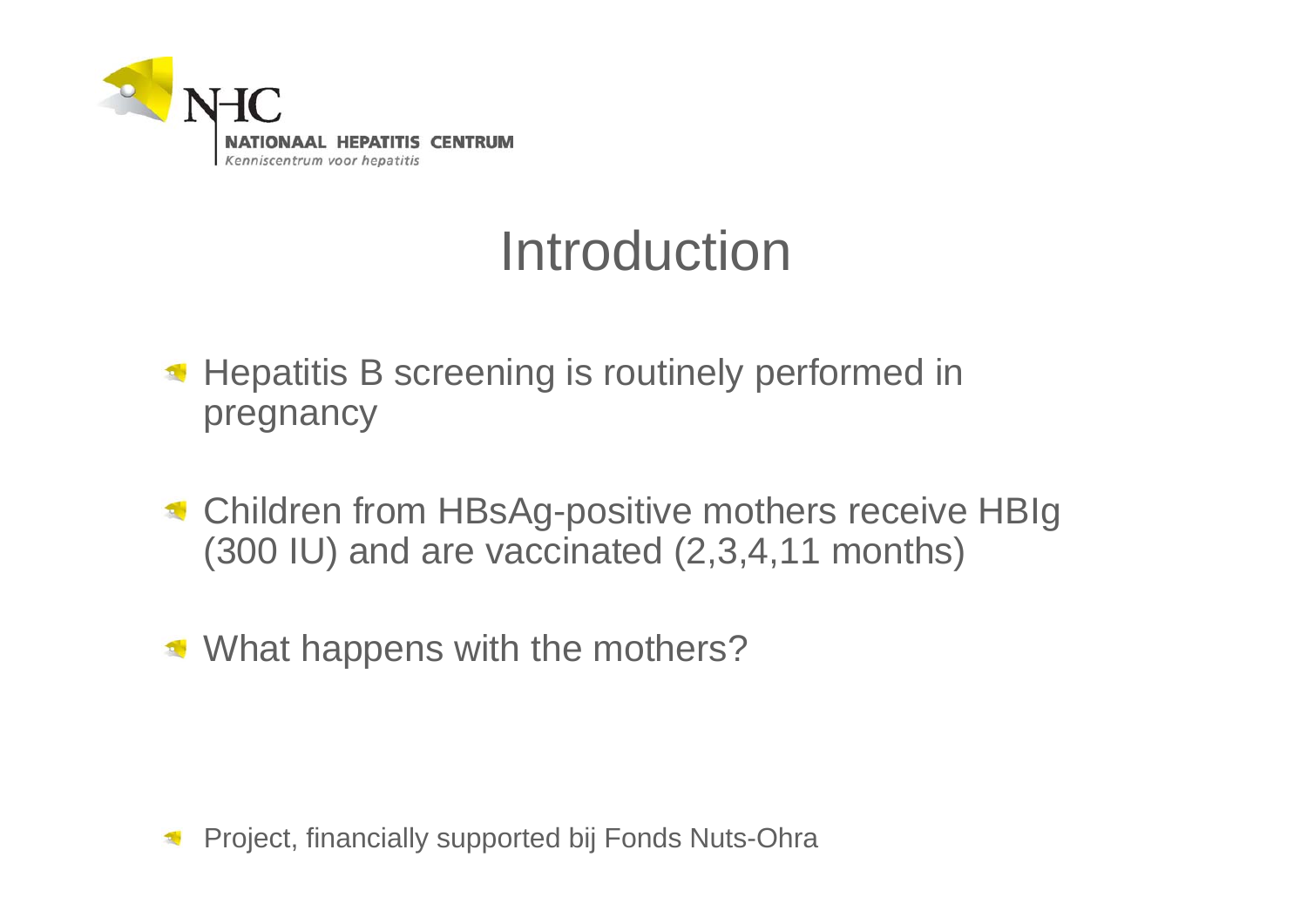

## How many pregnancies?

- Yearly about 200.000 deliveries
- Lues prevalence: 0.12%
- HBsAg prevalence 0.35% (n=700)
- $\blacksquare$  Hiv prevalence 0.06% (n=120) Perinatale besmetting:

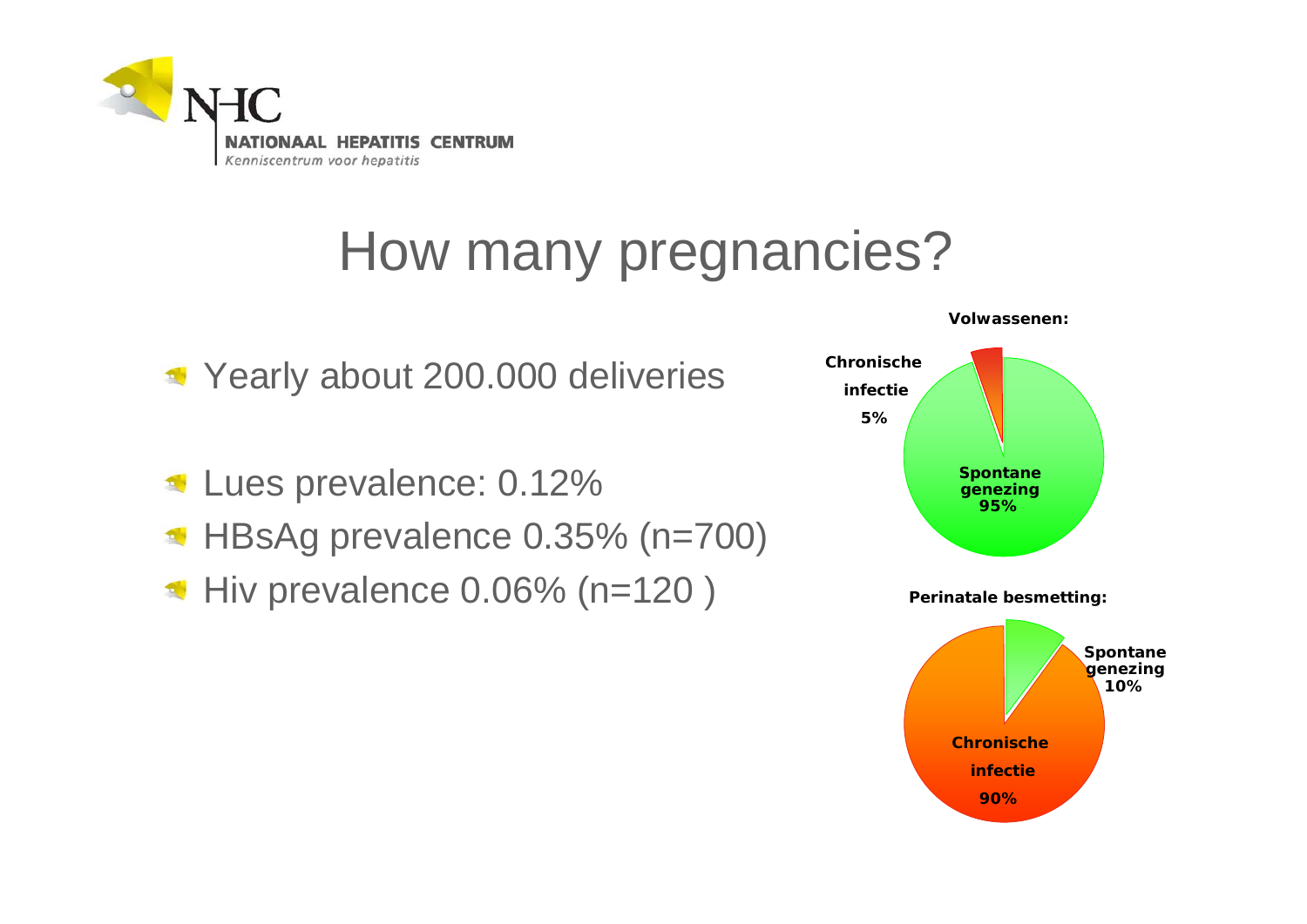



■ Afrika ■ Azie ■ Europa ■ Midden Amerika ■ Zuid Amerika ■ Onbekend

Ethnic background HBsAg-positive pregnant women in 2006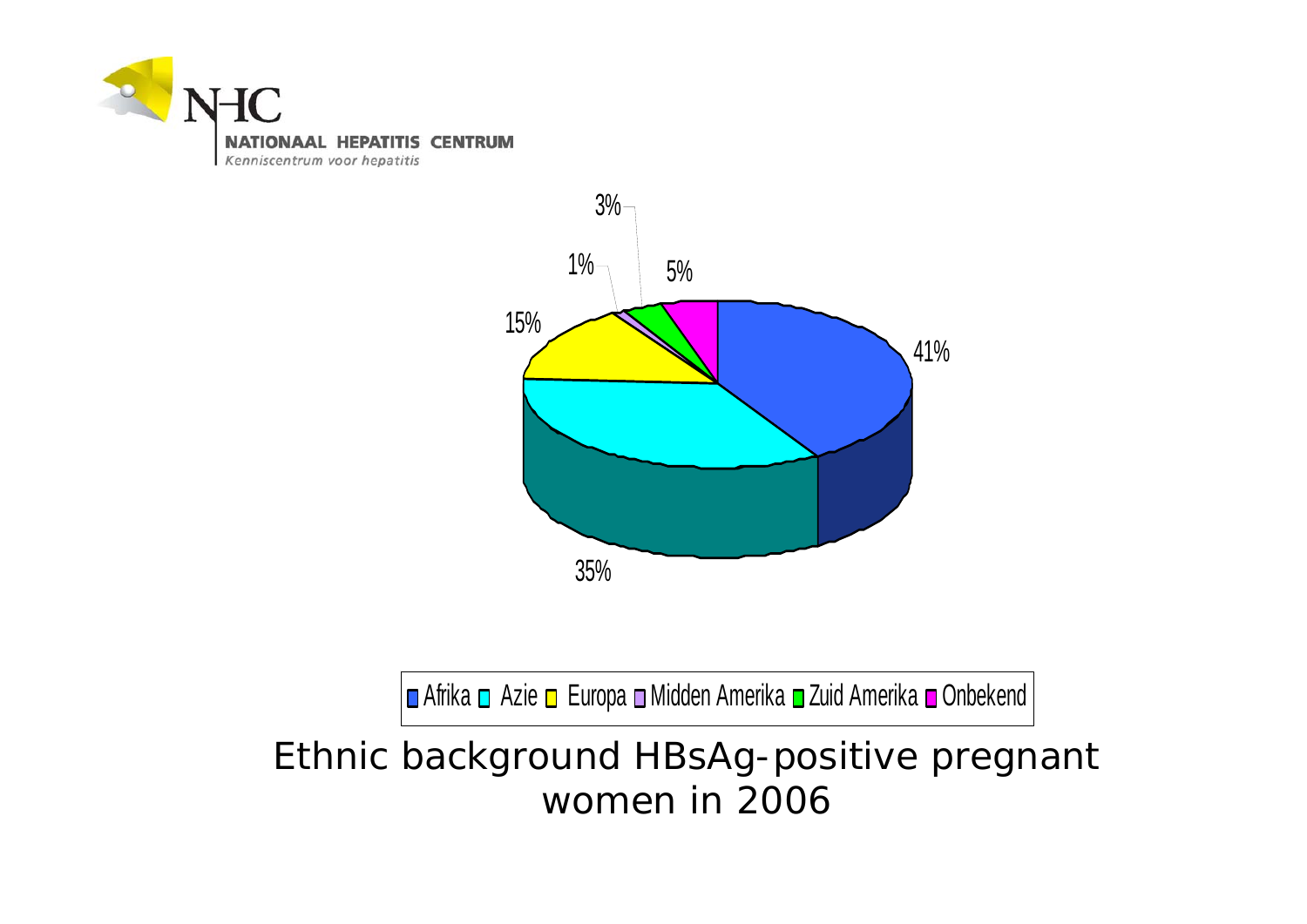

# How many perinatal HBV infections?

- Before the postnatal vaccination program: 30% of the children HBV infected
	- HBeAg-negative: 10-30%
	- HBeAg-positive: 90%

After the introduction of the postnatal vaccination: 1% (?)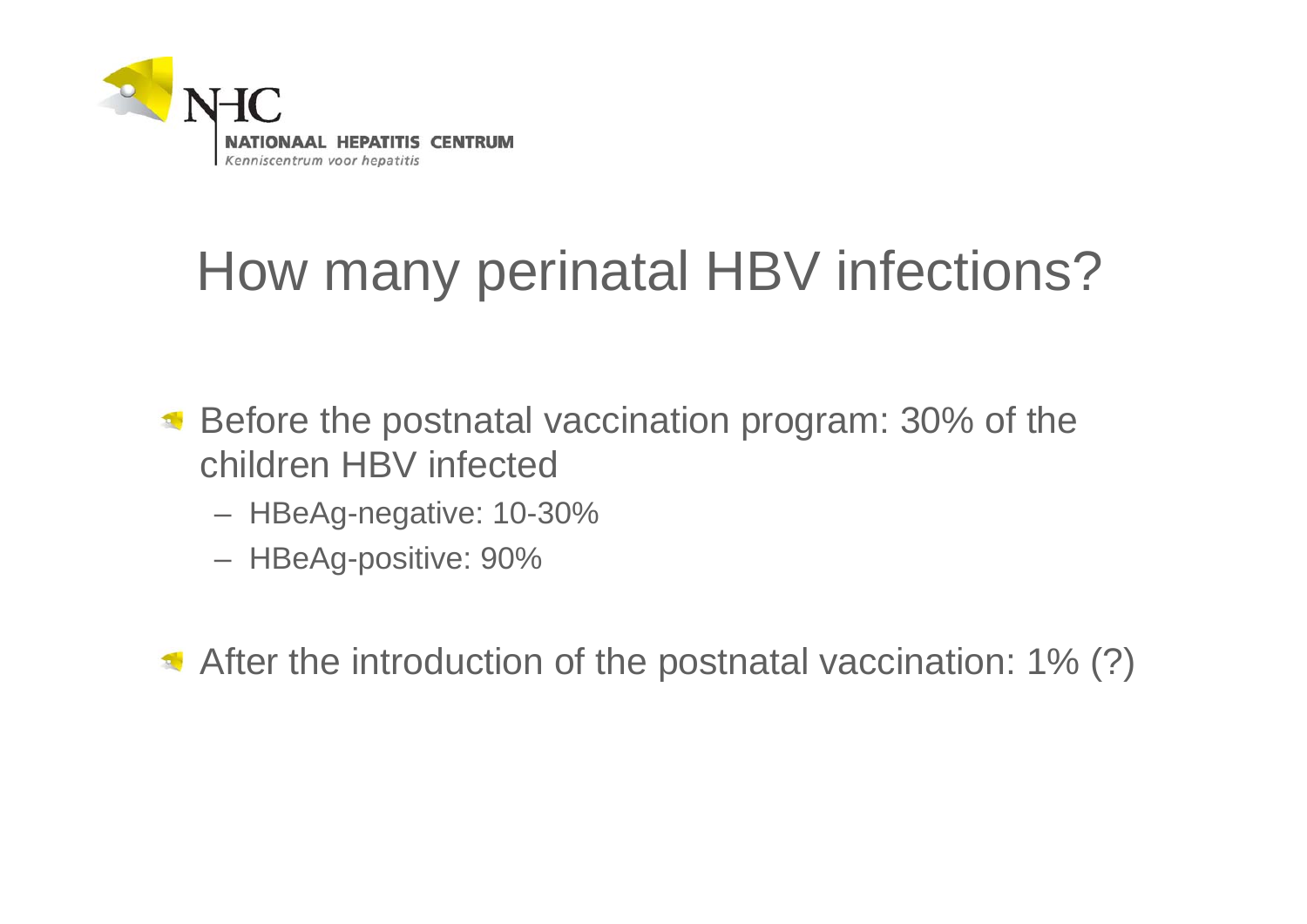

|                                                 | Mothers |         |       | Perinatal HBV infections |                |                |
|-------------------------------------------------|---------|---------|-------|--------------------------|----------------|----------------|
| <b>HBV DNA</b> levels<br>$(log_{10}$ copies/mL) | Study   | Control | Total | Study                    | Control        | Total $(\%)^*$ |
| Grade $1$ (<5.0)                                | 8       | 11      | 19    | $\overline{0}$           | $\theta$       | 0(0)           |
| Grade 2 (5.0–5.99)                              | 10      | 18      | 28    | $\overline{0}$           | 1              | 1(3.57)        |
| Grade 3 (6.0–6.99)                              | 28      | 30      | 58    | 1                        | 0              | 1(1.72)        |
| Grade 4† (7.0–7.99)                             | 30      | 35      | 65    | 1                        | $\overline{a}$ | 3(4.62)        |
| Grade 5 (8.0–8.99)                              | 24      | 19      | 43    | 3                        | $\overline{3}$ | 6(13.95)       |
| Grade 6 (9.0–9.99)                              | 5       | 9       | 14    | $\overline{2}$           | $\overline{4}$ | 6(42.86)       |
| Grade 7 (10.0-10.99)                            | 8       | 7       | 15    | $\overline{4}$           | 4              | 8(53.33)       |
| Grade $8$ ( $\geq$ 11.0)                        | 4       | 4       | 8     | $\overline{2}$           | 3              | 5(62.50)       |
| Total                                           | 117     | 133     | 250   | 13                       | 17             | 30 (11.95)     |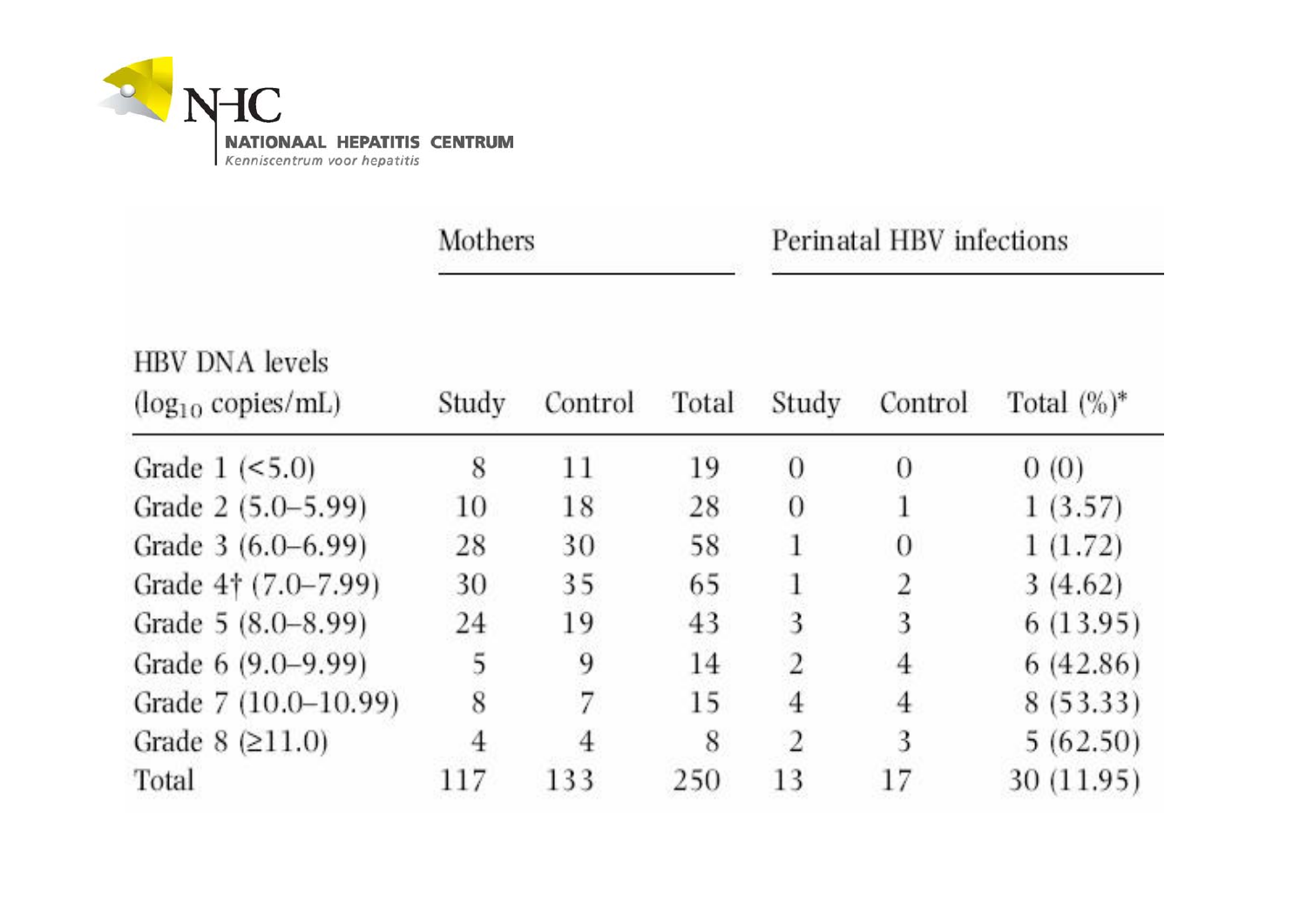

# What happens with the mothers?

- **Before 2008:**
- 'Draaiboek hepatitis B-immunisatie bij zuigelingen van hepatitis B- $\mathcal{D}$ draagsters' – VKH responsible for reporting to the GGD and informing the physician
- **Checklist verloskundigen: same**
- NHG-richtlijn 'virushepatitis en andere leveraandoeningen': nothing
- CVZ- draaiboek 'prenatale screening'. Specific for screening and the newborn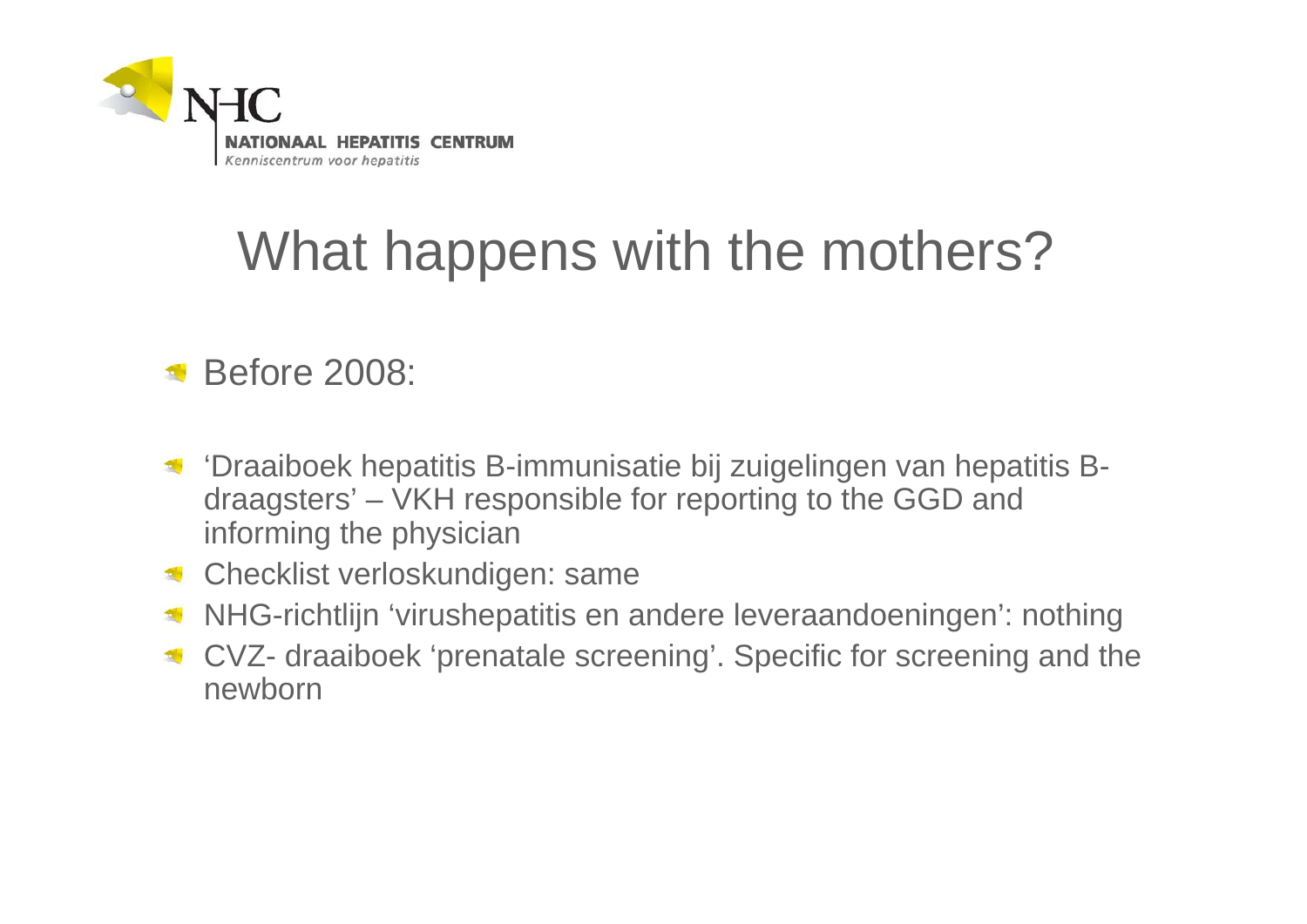

### Projectmembers

- 
- Greet Boland NHC
- Hein Boot CIb
- Marlies van Dam NHC
- Ingrid Drijfhout LVE (CIb)
- Annemiek van der Eijck Virologist  $\mathcal{D}$
- Sander Flikweert (†) NHG  $\mathcal{L}$
- Anja van Laere KNOV
- Marijke Mostert **GGD** / NHC  $\mathcal{R}$
- Irene Veldhuijzen GGD  $\mathcal{D}$
- Maurice Wouters **Gynaecologists**

Dorothé Baayen **GGD** Amsterdam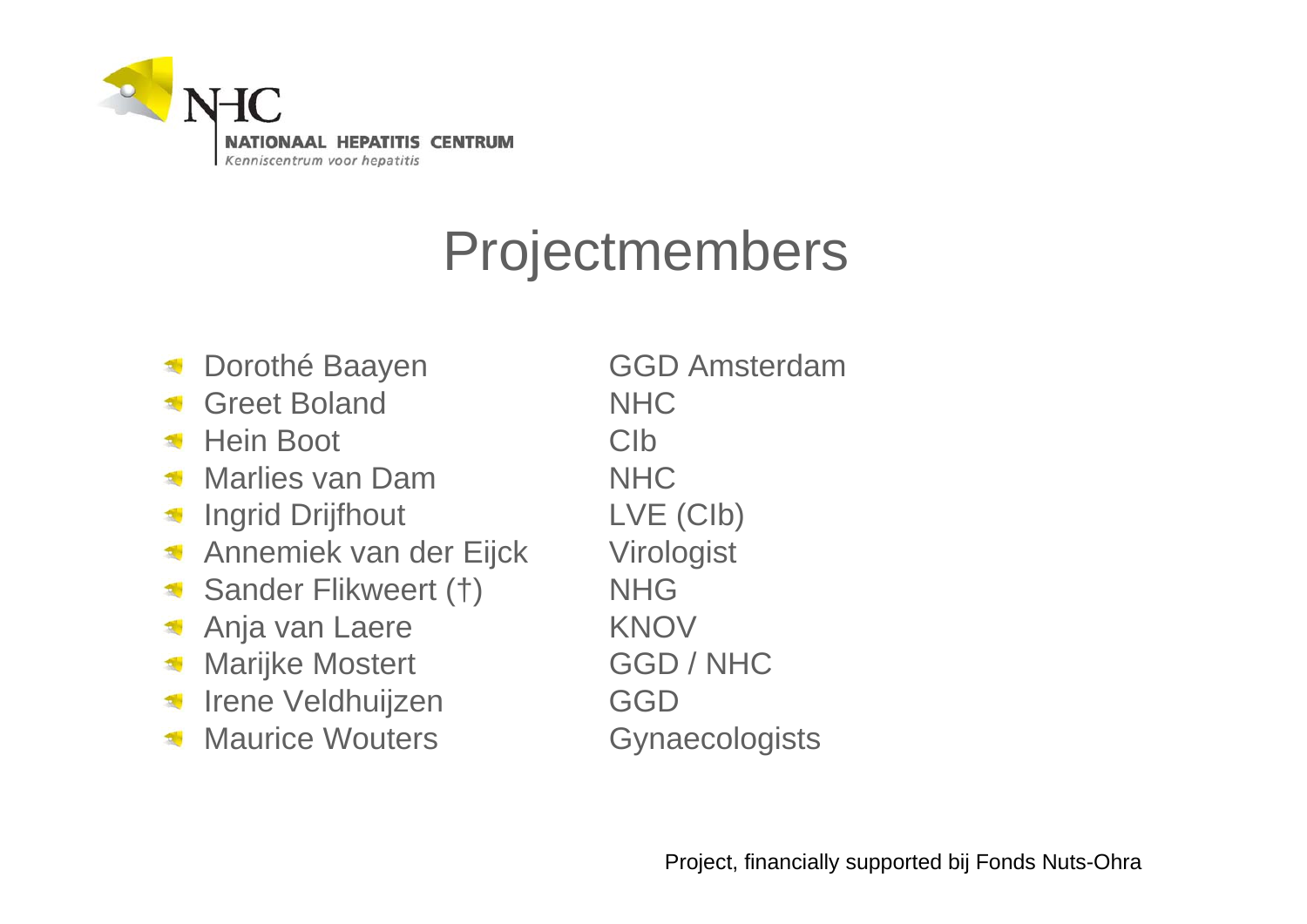

# What happens with the mothers?

- **After 2008:**
- Guidelines adjusted 需
- New 'checklist verloskundigen'  $\mathcal{R}$
- NHG-richtlijn 'virushepatitis en andere leveraandoeningen': special  $\mathcal{D}$ paragraph 'HBV and pregnancy'
- Guideline treatment HBV: special paragraph 'HBV and pregnancy' $\mathcal{L}$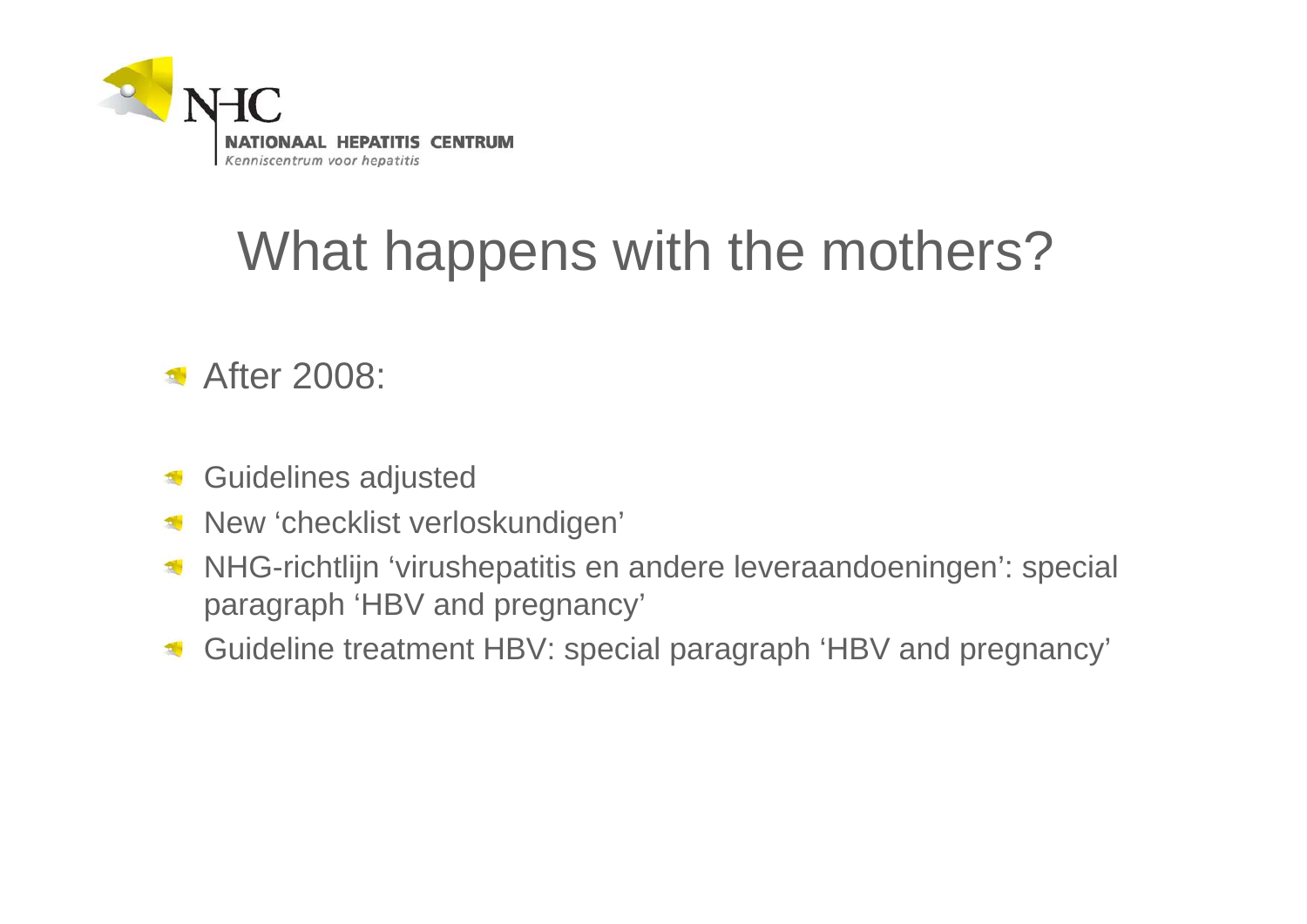

# Changes:

- Responsibility for the obstetrician in controlling if the pregnant woman is tested for HBeAg
- Responsibility for the obstetrician in controlling if the mother-to-be is seen by a specialist
- **Pregnancy can be monitored by the obstetrician**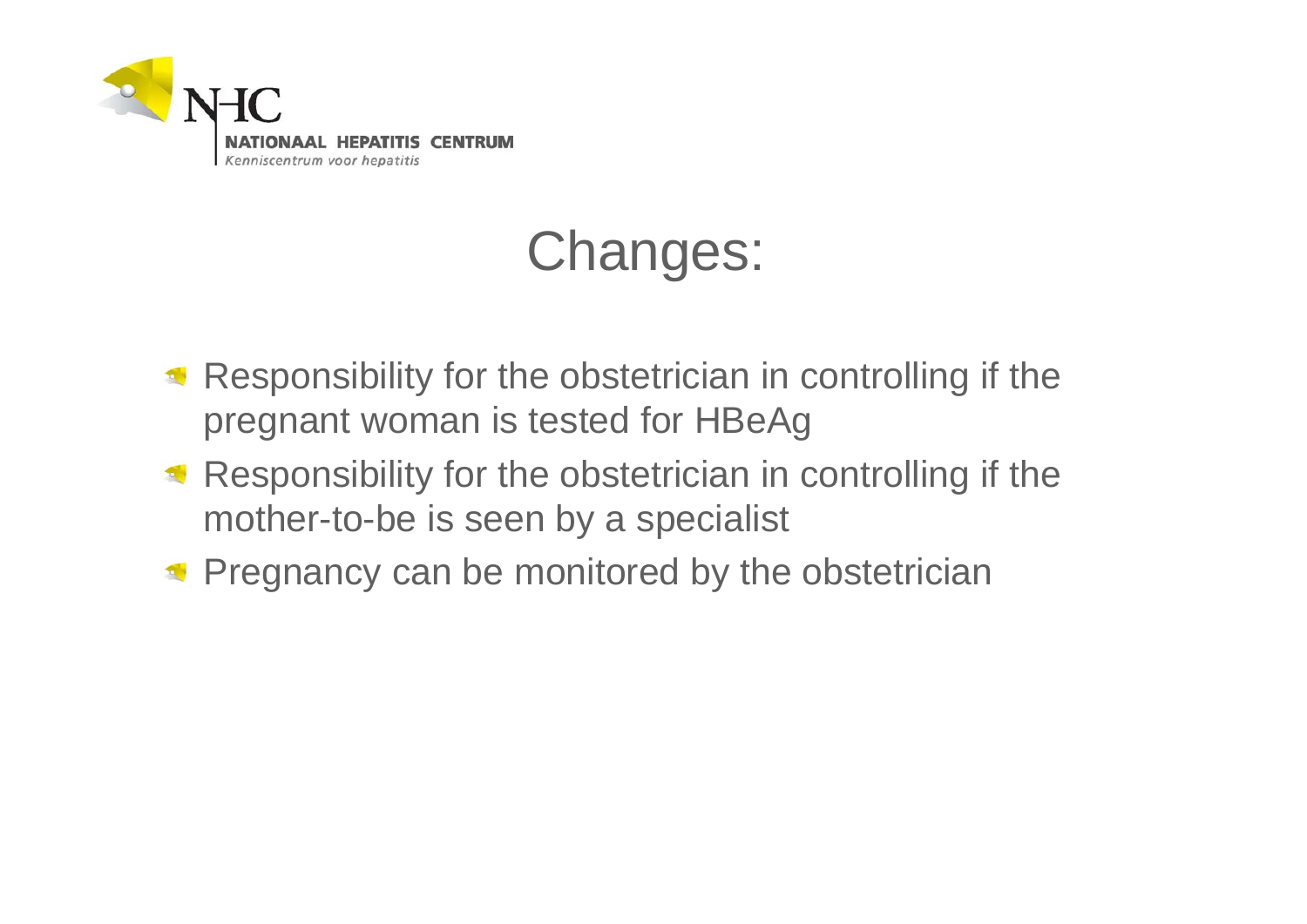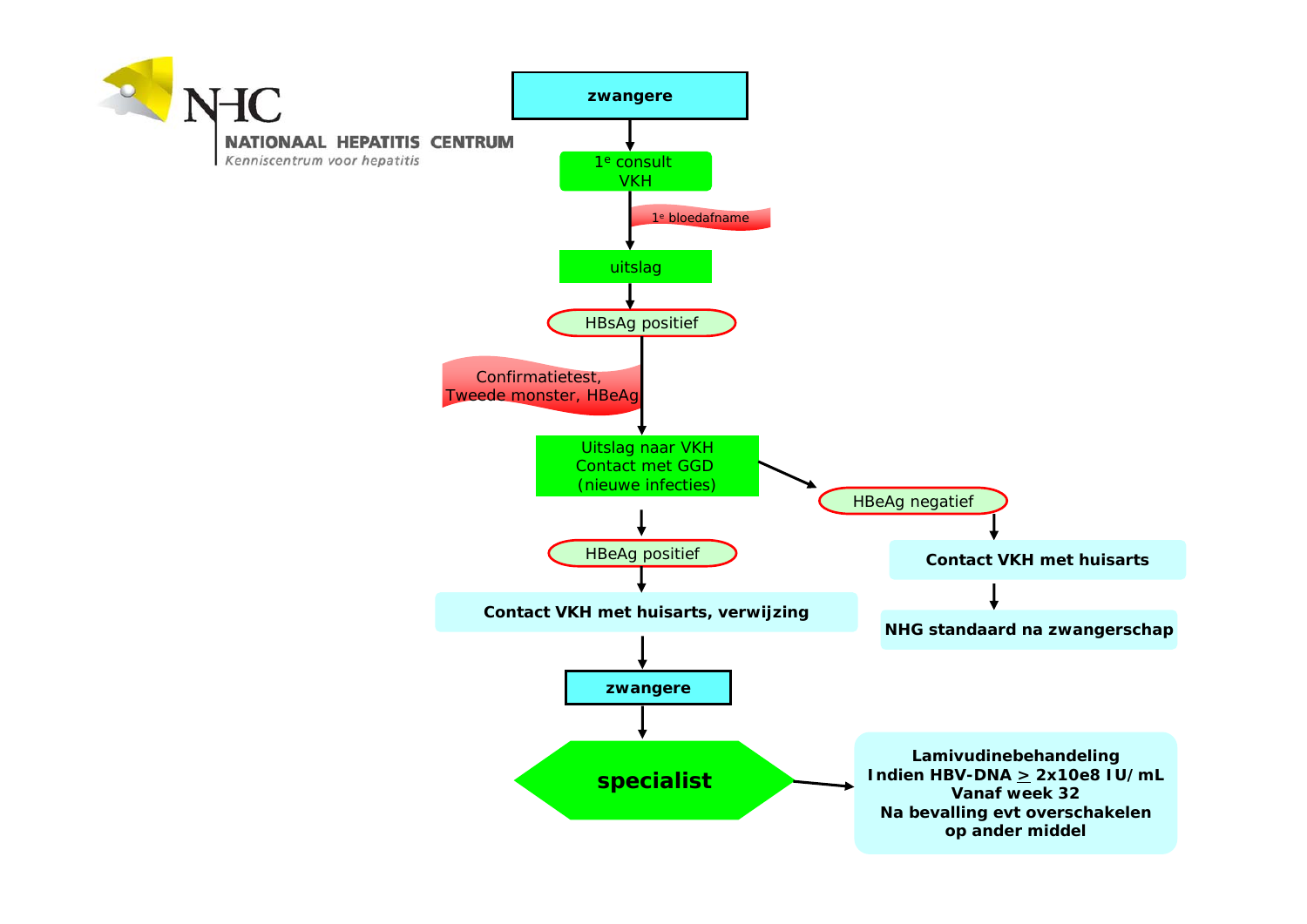

# Why lamivudine?

- Used (in higher doses) in pregnant women with hiv
- No experience with adefovir-dipivoxil, entecavir, telbivudine
- Some experience in pregnant women with HBV and high viral load
- **Advance: More HBV-positive women see a specialist**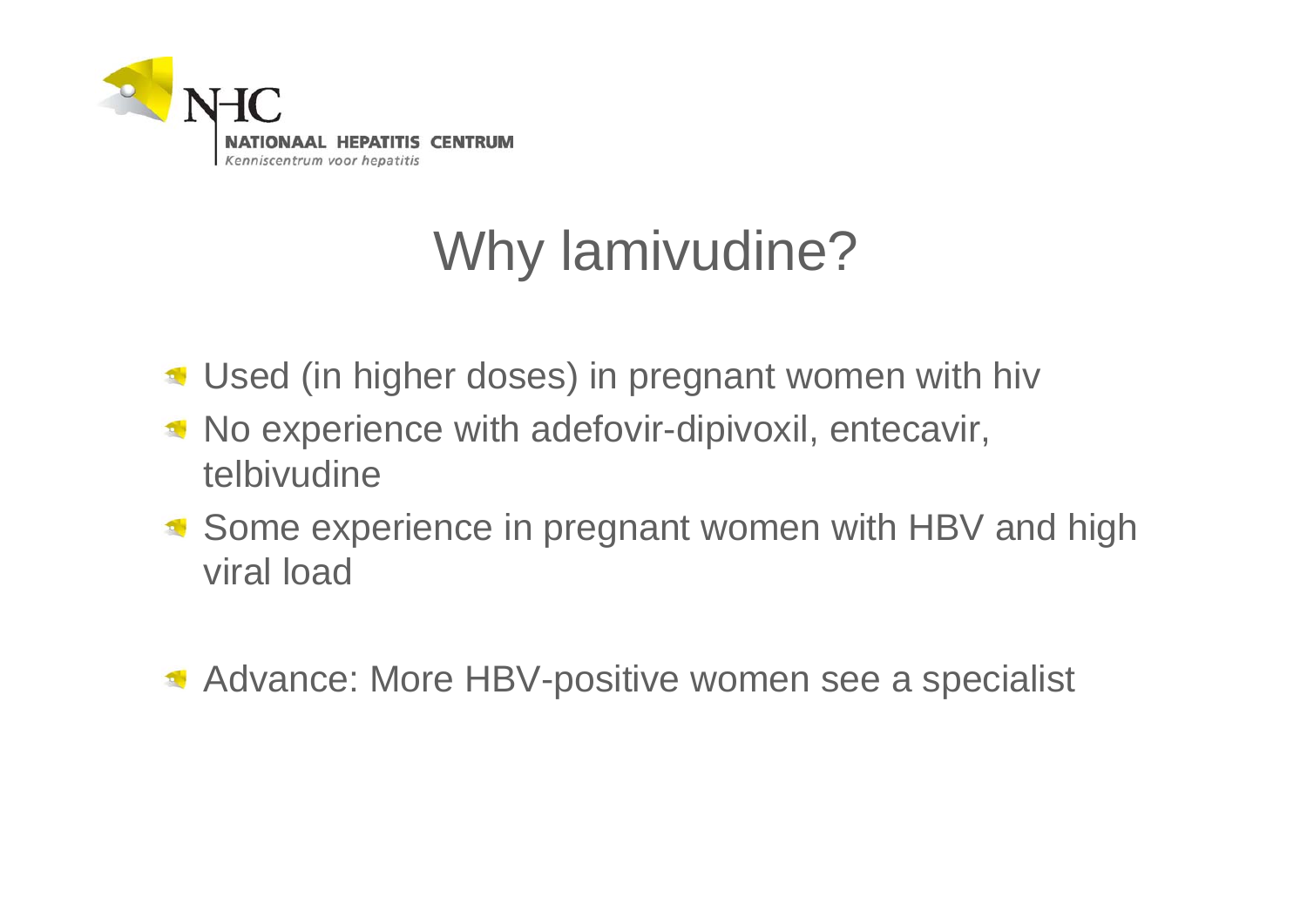

## Questions and cautions:

- Toxicity?
- Lamivudine, not officially but unofficially safe during pregnancy
- Flare-up: normal 45% after pregnancy, 60-65% after lamivudine- $\mathcal{D}$ treatment during pregnancy
- Does it really decrease HBV-transmission? (ref)  $\mathcal{D}$
- Breast-feeding (OK after 48 hrs)?
- Communication between obstetricians, physician, gynaecologist, mdl-specialist or infectiologist
- Communication: often immigrants (African, Asian) $\mathcal{R}$